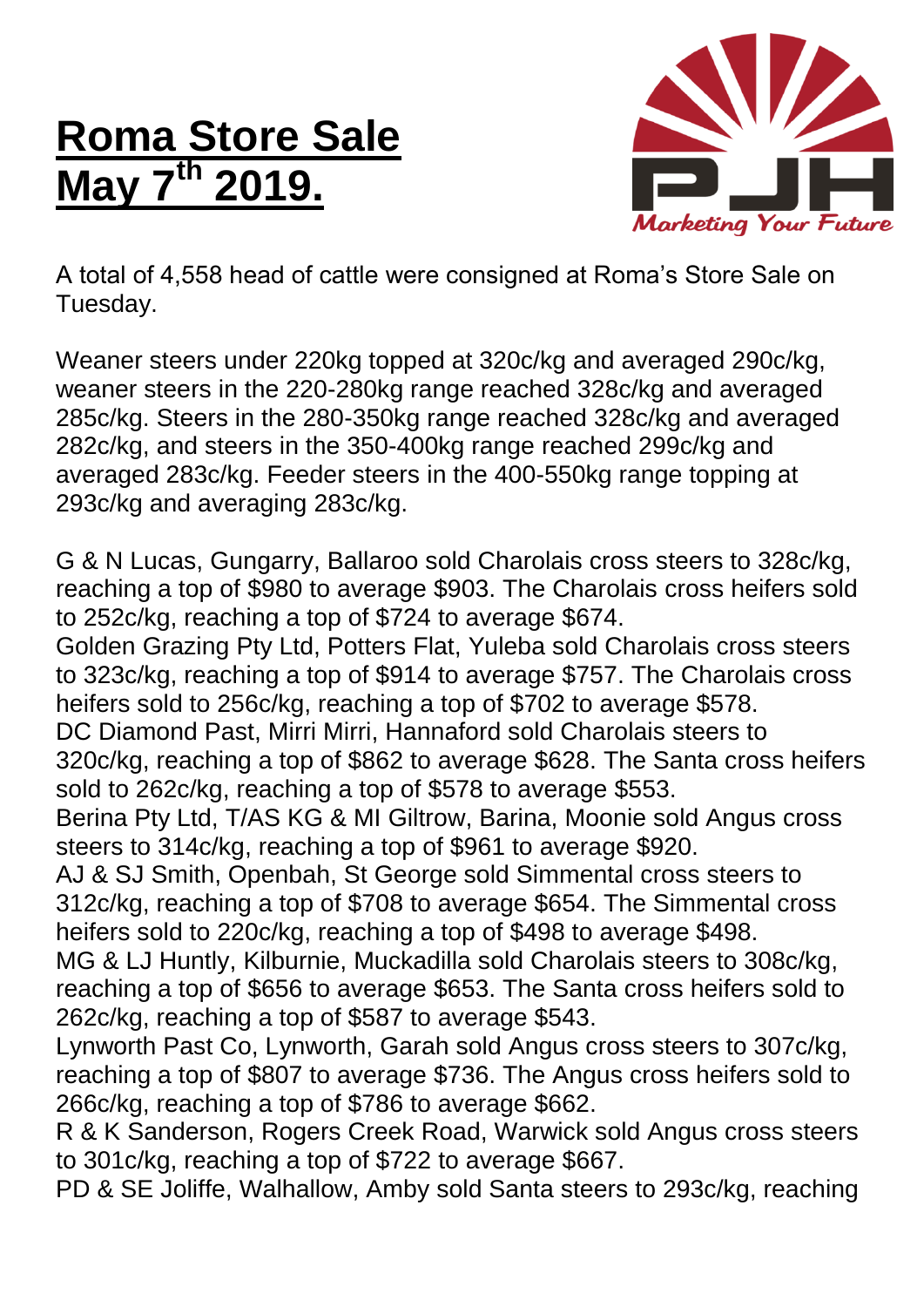a top of \$1,223 to average \$1,130.

Bangor Cattle Co Pty Ltd, Bangor, Mungallala sold Charolais steers to 292c/kg, reaching a top of \$736 to average \$734.

Livistona Grazing, Palm Vista, Taroom sold Droughtmaster cross steers to 290c/kg, reaching a top of \$1,392 to average \$1,228.

SN & MM Henning, Currajong, Glenmorgan sold Angus cross steers to 290c/kg, reaching a top of \$775 to average \$723. The Angus cross heifers sold to 242c/kg, reaching a top of \$651 to average \$599. WL & MA Bryant, Blue Hills, Roma sold Simmental cross steers to 288c/kg, reaching a top of \$868 to average \$819. The Santa cross heifers sold to 258c/kg, reaching a top of \$793 to average \$727. John GC & Lynette N Kadel, Pamaroo, Roma sold Angus steers to 280c/kg, reaching a top of \$829 to average \$777. The Angus heifers sold to 248c/kg, reaching a top of \$678 to average \$639.

Heifers under 220kg topped at 262c/kg and averaged 236c/kg, while heifers in the 220 – 280kg range topped at 266c/kg and averaged 234c/kg. Heifers in the 280-350kg range topped at 260c/kg, averaging 228c/kg. Heifers in the 350-450kg range topped at 262c/kg, averaging 238c/kg.

Lunar Pastoral Company, Weeallah, St George sold Angus heifers to 262c/kg, reaching a top of \$1,077 to average \$984.

LT & ML Price, Mt Hope, Wallumbilla sold Droughtmaster cross heifers to 244c/kg, reaching a top of \$819 to average \$654.

Cows in the 300-400kg range reached 214c/kg and averaged 160c/kg, while cows in the 400kg-500kg range reached 219c/kg and averaged 175c/kg. Cows over 500kg topped at 221c/kg, averaging 205c/kg.

*PJH sell 1 st position next week. Please be aware that all cattle being sold must be accompanied by aNational Cattle Health Declaration as well as NVD*